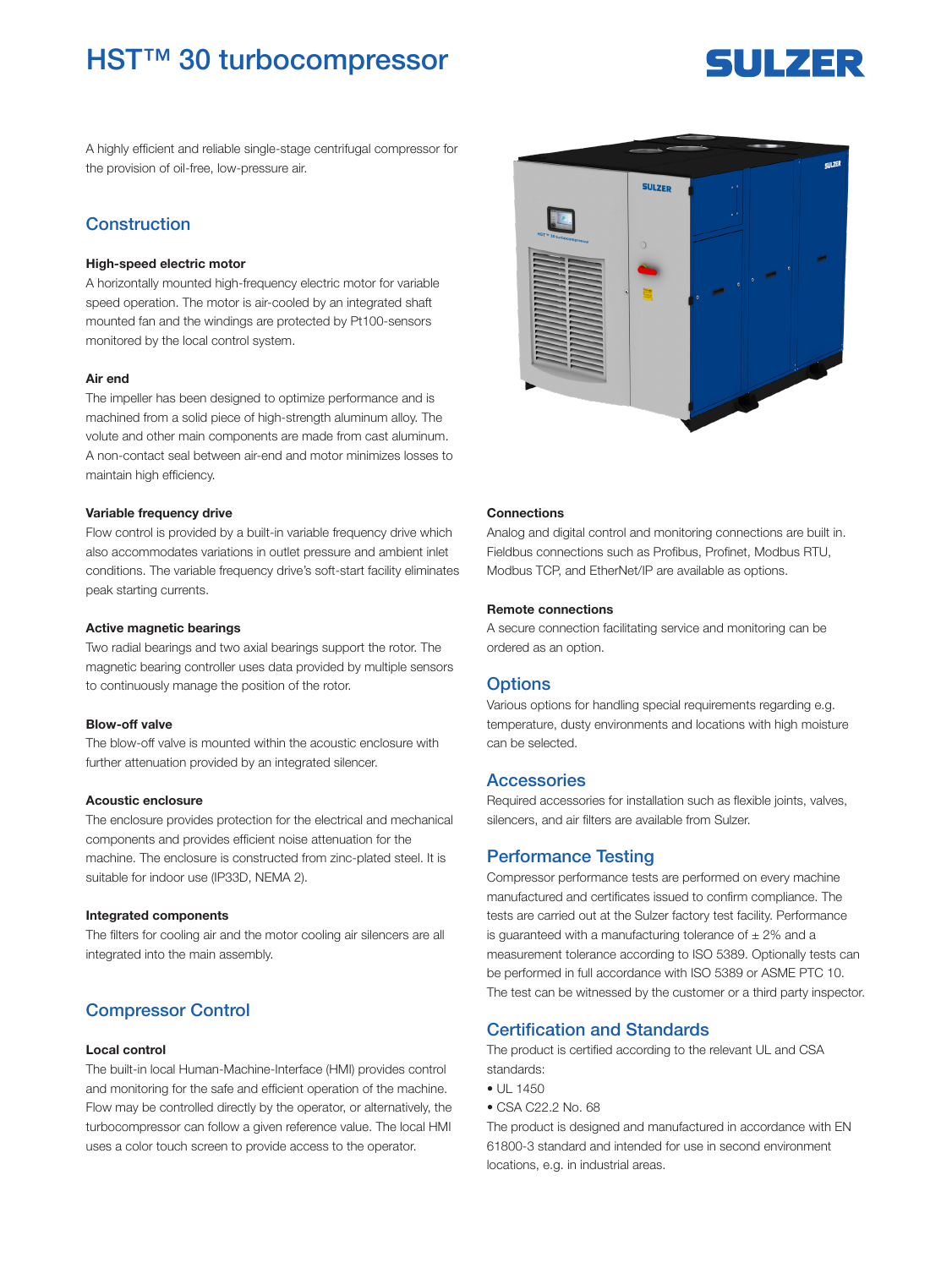## **Performance**

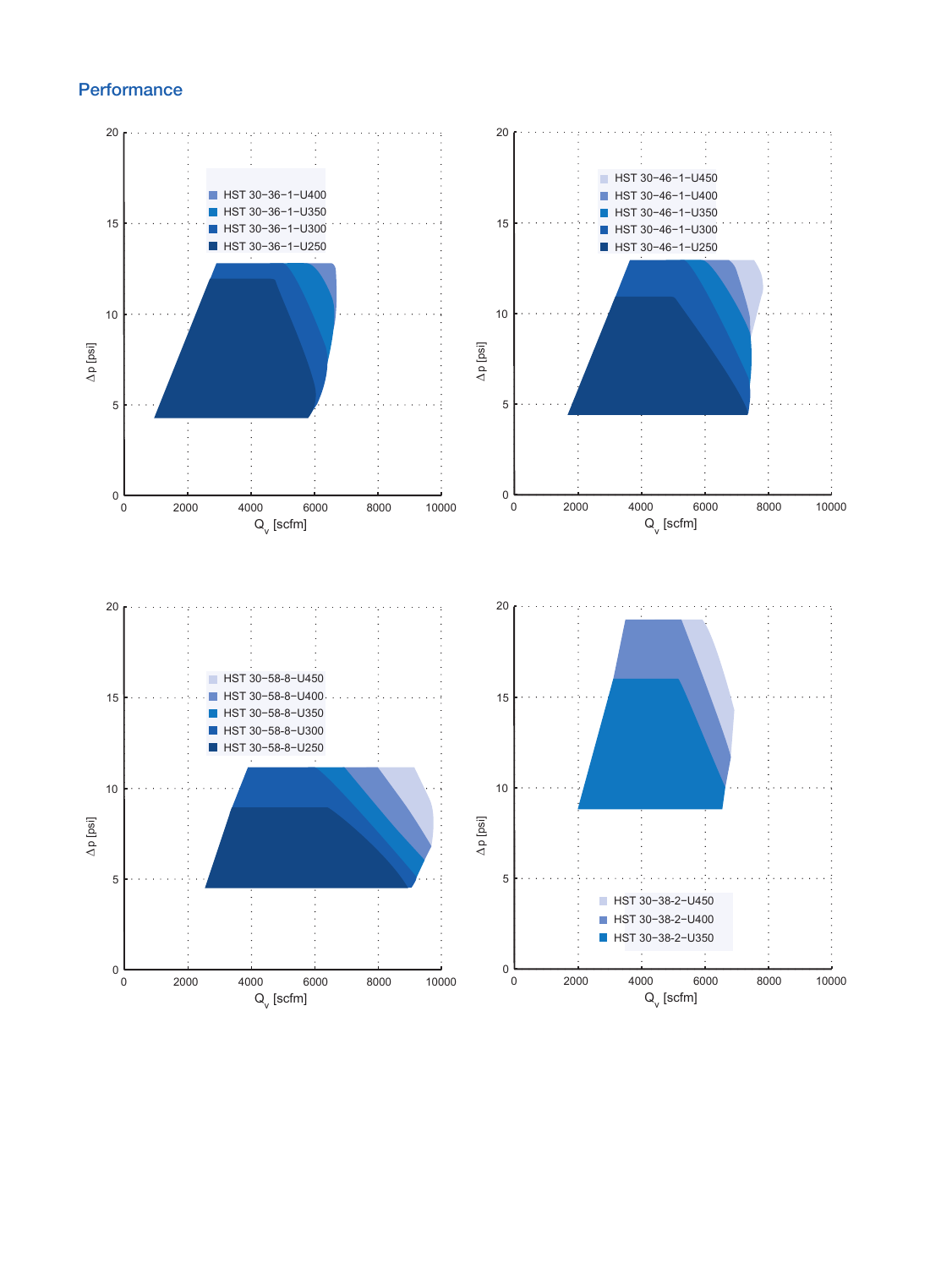## Compressor Data

| <b>HST 30-</b>                                                                                                            | 36-1-U250                   | 36-1-U300                   | 36-1-U350                   | 36-1-U400                   |
|---------------------------------------------------------------------------------------------------------------------------|-----------------------------|-----------------------------|-----------------------------|-----------------------------|
| Air flow range [scfm]                                                                                                     | 1500-6000                   | 1500-6000                   | 1500-6100                   | 1500-6200                   |
| Pressure rise [psi]                                                                                                       | $4.4 - 12.3$                | $4.4 - 13.1$                | $4.4 - 13.1$                | $4.4 - 13.1$                |
| Noise level [dB]                                                                                                          | 73                          | 73                          | 72                          | 72                          |
| Input power [hp]                                                                                                          | 250                         | 300                         | 350                         | 400                         |
| Main supply voltage [V]                                                                                                   | 460-600                     | 460-600                     | 460-600                     | 460-600                     |
| Input power frequency [Hz]                                                                                                | 50/60                       | 50/60                       | 50/60                       | 50/60                       |
| Max. input current [A] (1)<br>$\overline{\phantom{0}}$<br>Cable size [AWG or MCM]<br>8<br>$\overline{4}$<br>Fuse size [A] | 246<br>$2x(3x4/0+4)$<br>250 | 296<br>$2x(3x300+3)$<br>315 | 345<br>$2x(3x350+3)$<br>400 | 394<br>$2x(3x500+2)$<br>400 |
| (1)<br>Max. input current [A]<br>$\overline{\phantom{0}}$<br>Cable size [AWG or MCM]<br>8<br>LO<br>Fuse size [A]          | 204<br>$2x(3x3/0+4)$<br>250 | 245<br>$2x(3x4/0+4)$<br>250 | 286<br>$2x(3x250+4)$<br>315 | 326<br>$2x(3x350+3)$<br>400 |
| Weight [lb]                                                                                                               | 3500                        | 3500                        | 3800                        | 3800                        |

| <b>HST 30-</b>                                                                                            | 46-1-U250                   | 46-1-U300                   | 46-1-U350                   | 46-1-U400                   | 46-1-U450                   |
|-----------------------------------------------------------------------------------------------------------|-----------------------------|-----------------------------|-----------------------------|-----------------------------|-----------------------------|
| Air flow range [scfm]                                                                                     | 2000-7300                   | 2000-7300                   | 2000-7500                   | 2000-7600                   | 2000-7900                   |
| Pressure rise [psi]                                                                                       | $4.4 - 10.9$                | $4.4 - 13.1$                | $4.4 - 13.1$                | $4.4 - 13.1$                | $4.4 - 13.1$                |
| Noise level [dB]                                                                                          | 73                          | 73                          | 72                          | 72                          | 75                          |
| Input power [hp]                                                                                          | 250                         | 300                         | 350                         | 400                         | 450                         |
| Main supply voltage [V]                                                                                   | 460-600                     | 460-600                     | 460-600                     | 460-600                     | 460-600                     |
| Input power frequency [Hz]                                                                                | 50/60                       | 50/60                       | 50/60                       | 50/60                       | 50/60                       |
| Max. input current [A] (1)<br>Cable size [AWG or MCM]<br>480<br>Fuse size [A]                             | 246<br>$2x(3x4/0+4)$<br>250 | 296<br>$2x(3x300+3)$<br>315 | 345<br>$2x(3x350+3)$<br>400 | 394<br>$2x(3x500+2)$<br>400 | 444<br>$2x(3x500+2)$<br>500 |
| Max. input current [A] (1)<br>$\overline{\phantom{0}}$<br>Cable size [AWG or MCM]<br>580<br>Fuse size [A] | 204<br>$2x(3x3/0+4)$<br>250 | 245<br>$2x(3x4/0+4)$<br>250 | 286<br>$2x(3x250+4)$<br>315 | 326<br>$2x(3x350+3)$<br>400 | 367<br>$2x(3x400+2)$<br>400 |
| Weight [lb]                                                                                               | 3500                        | 3500-3800                   | 3800                        | 3800                        | 3800                        |

| <b>HST 30-</b>                                                                                                            | 58-8-U250                   | 58-8-U300                   | 58-8-U350                   | 58-8-U400                   | 58-8-U450                   |
|---------------------------------------------------------------------------------------------------------------------------|-----------------------------|-----------------------------|-----------------------------|-----------------------------|-----------------------------|
| Air flow range [scfm]                                                                                                     | 2500-8700                   | 2500-9100                   | 2500-9300                   | 2500-9400                   | 2500-9500                   |
| Pressure rise [psi]                                                                                                       | $4.4 - 8.7$                 | $4.4 - 10.9$                | $4.4 - 10.9$                | $4.4 - 10.9$                | $4.4 - 10.9$                |
| Noise level [dB]                                                                                                          | 73                          | 73                          | 73                          | 74                          | 75                          |
| Input power [hp]                                                                                                          | 250                         | 300                         | 350                         | 400                         | 450                         |
| Main supply voltage [V]                                                                                                   | 460-600                     | 460-600                     | 460-600                     | 460-600                     | 460-600                     |
| Input power frequency [Hz]                                                                                                | 50/60                       | 50/60                       | 50/60                       | 50/60                       | 50/60                       |
| Max. input current [A] (1)<br>$\overline{\phantom{0}}$<br>Cable size [AWG or MCM]<br>480<br>Fuse size [A]                 | 246<br>$2x(3x4/0+4)$<br>250 | 296<br>$2x(3x300+3)$<br>315 | 345<br>$2x(3x350+3)$<br>400 | 394<br>$2x(3x500+2)$<br>400 | 444<br>$2x(3x500+2)$<br>500 |
| Max. input current [A] (1)<br>$\overline{\phantom{0}}$<br>Cable size [AWG or MCM]<br>8<br>L <sub>O</sub><br>Fuse size [A] | 204<br>$2x(3x3/0+4)$<br>250 | 245<br>$2x(3x4/0+4)$<br>250 | 286<br>$2x(3x250+4)$<br>315 | 326<br>$2x(3x350+3)$<br>400 | 367<br>$2x(3x400+2)$<br>400 |
| Weight [lb]                                                                                                               | 3800                        | 3800                        | 3800                        | 3800                        | 3800                        |

<sup>(1)</sup> The maximum input current is calculated using the nominal voltage. The cable and fuse sizes are recommendations and based on the supply current and cables rated to 70 °C [158 °F].

 $^{(2)}$  The maximum input power of HST 30-46-1-U450-58 can only be reached if the tolerance of the main supply voltage is 580 VAC -5% +10%.